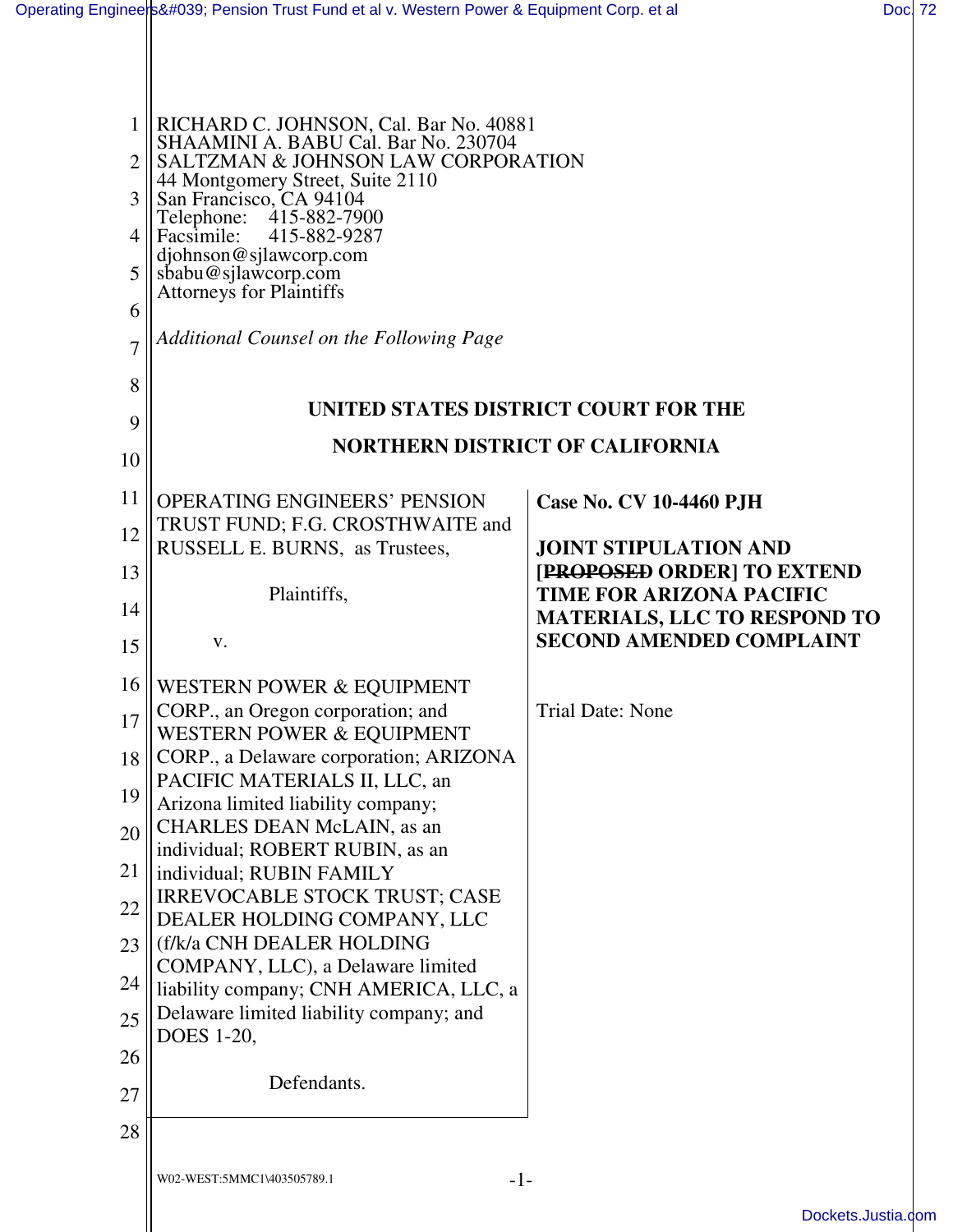```
W02-WEST:5MMC1\403505789.1 -2-
 1
 2
 3
 4
 5
 6
 7
 8
 \overline{Q}10
11
12
13
14
15
16
17
18
19
20
21
22
23
24
25
26
27
28
    SHEPPARD, MULLIN, RICHTER & HAMPTON llp 
          A Limited Liability Partnership 
          Including Professional Corporations 
    ROBERT FRIEDMAN, N.Y. Bar No. 240414 (Pro Hac Vice) 
    E-mail: rfriedman@sheppardmullin.com 
    30 Rockefeller Plaza, Suite 2400 
    New York, New York 10112<br>Telephone: (212) 653-8700
    Telephone: (212) 653-8700<br>Facsimile: (212) 653-8701
                  (212) 653-8701
    SHEPPARD, MULLIN, RICHTER & HAMPTON LLP
        A Limited Liability Partnership 
        Including Professional Corporations 
    DIANNE BAQUET SMITH, Cal. Bar No. 96713 
    E-mail: dsmith@sheppardmullin.com 
    \frac{333}{333} S. Hope Street, 43^{rd} Floor
    Los Angeles, California 90071 
    Telephone: (213) 620-1780<br>Facsimile: (213) 620-1398
                  (213) 620-1398
    SHEPPARD, MULLIN, RICHTER & HAMPTON LLP
        A Limited Liability Partnership 
        Including Professional Corporations 
    M. MICHAEL COLE Cal. Bar No. 235538 
    E-mail: mmcole@sheppardmullin.com 
    Four Embarcadero Center 
    Seventeenth Floor 
    San Francisco, CA 94111 
    Telephone: (415) 774-3143<br>Facsimile: (415) 403-6228
                  (415) 403-6228
    Attorneys for Defendant Arizona Pacific Materials II, LLC
```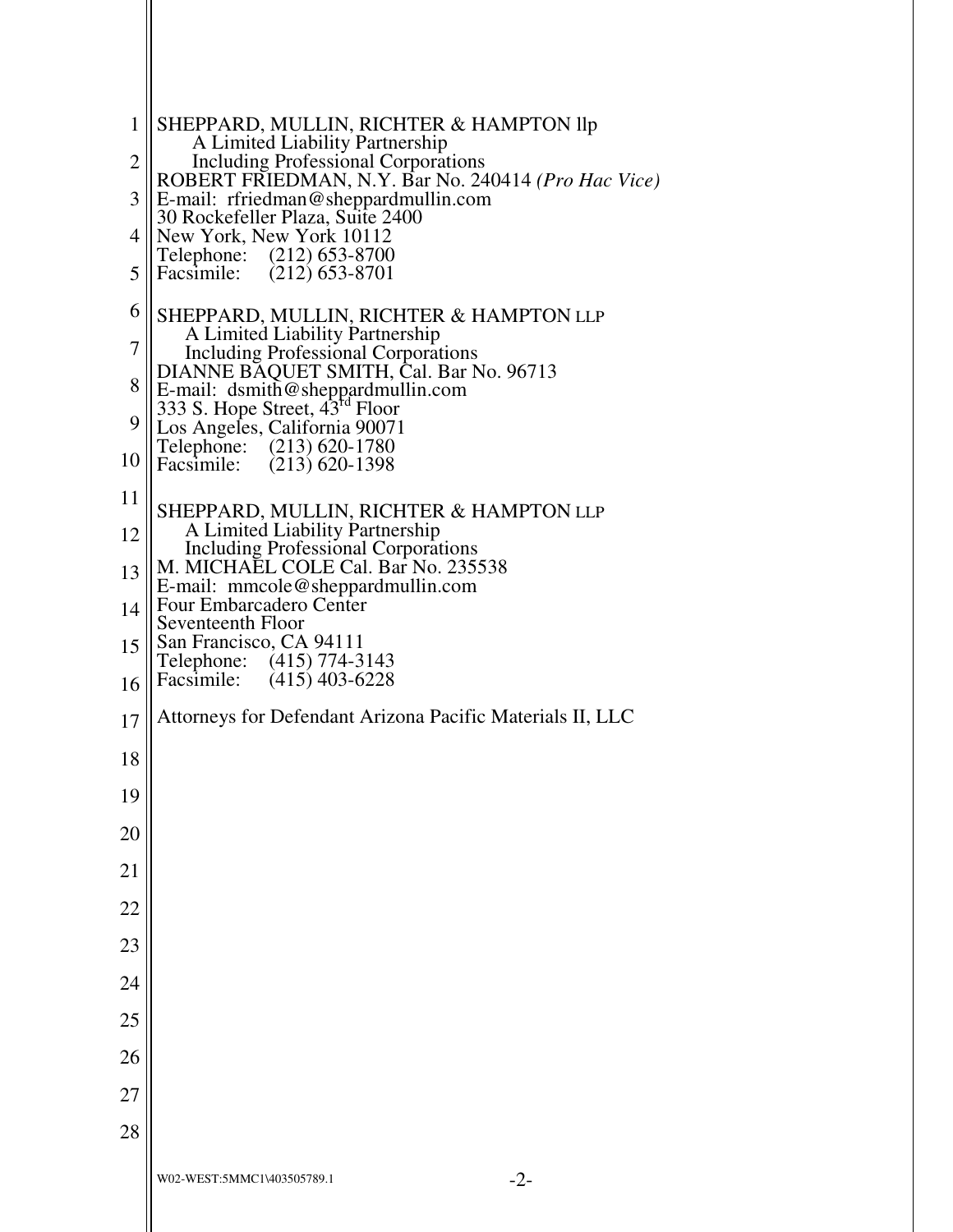1 2 3 4 5 6 Pursuant to Rule 6(b), FED. R. CIV. P., and Civil L.R. 6.1, Plaintiffs Operating Engineers' Pension Trust Fund, F.G. Croswaite and Russell E. Burns ("Plaintiffs") and Defendant Arizona Pacific Materials, LLC ("APM I"), hereby stipulate as follows: 1. The instant action is a complex action arising under the Employee Retirement Income Security Act of 1974, as amended, ("ERISA"), 29 U.S.C. § 1001 *et seq*. Plaintiffs have named nine Defendants, and are seeking, among other things, money

7 damages, liquidated damages, injunctive relief and attorneys' fees and costs.

8 9 10 11 12 2. On December 22, 2010, counsel for APM II inadvertently made an appearance on behalf of APM I. APM I is a dissolved entity. Accordingly, on March 18, 2011, counsel for APM II attempted to file a notice of withdrawal. On March 22, 2011, counsel for APM II also informed Plaintiffs' counsel that APM I was a dissolved entity. A stipulation filed on March 22, 2011 reflects this.

13 14 15 16 3. On March 16, 2011, the Second Amended Complaint was filed. Although advised that APM I is a dissolved entity and that the appearance by APM II's counsel on APM I's behalf was inadvertent, Plaintiff claims APM I was served with the Second Amended Complaint and APM I's response was due on April 6, 2011.

17 18 19 20 21 4. Despite Plaintiff's view that APM I's response to the Second Amended Complaint was due on April 6, 2011, the Parties have been exploring the exact nature of APM I's status. So as to preserve APM I's rights and to allow for continued discussion, the parties have agreed that APM I will have up until May 26, 2011 to respond to the Second Amended Complaint.

22 23 24 25 5. The Parties believe that a further extension of the deadline to respond to the Second Amended Complaint under the circumstances here promotes the interest of judicial economy, fairness, and will help effectuate a just, speedy and inexpensive determination of this action. *See* FED. R. CIV. P. 1.

26

- 27
- 28